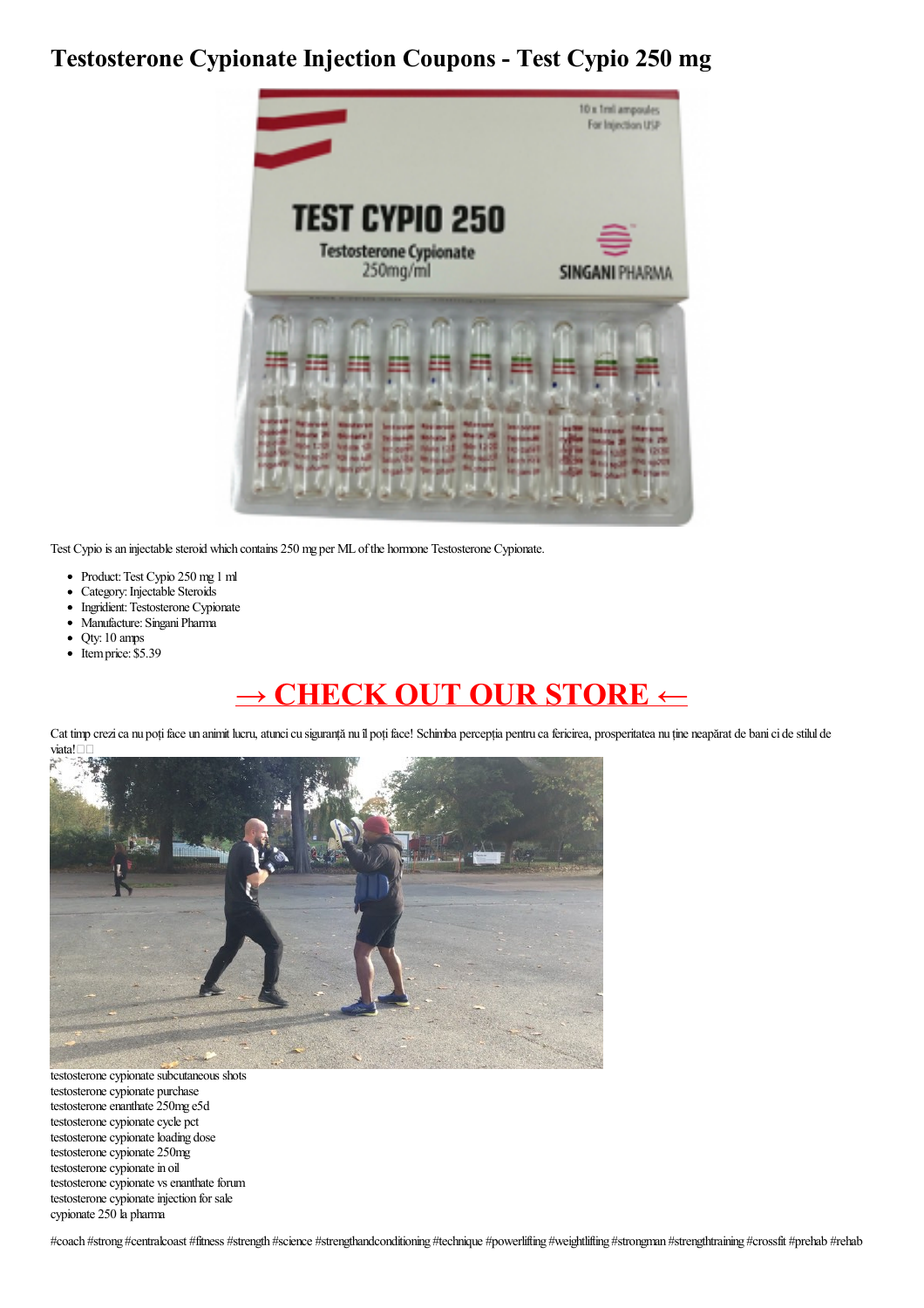

testosterone enanthate 250mg flashback testosterone cypionate trt results when does test cyp start to work injecting test cyp subq testosterone cypionate kopen testosterone cypionate 200 mg once a week testosterone enanthate 250 mg 10 ml testosterone enanthate 250 genesis cypionat 250 cena testosterone cypionate price at walmart

I may get some hate & some of my followers inboxing me telling me I'm too big  $\Box$  really I don't think I am too big'.